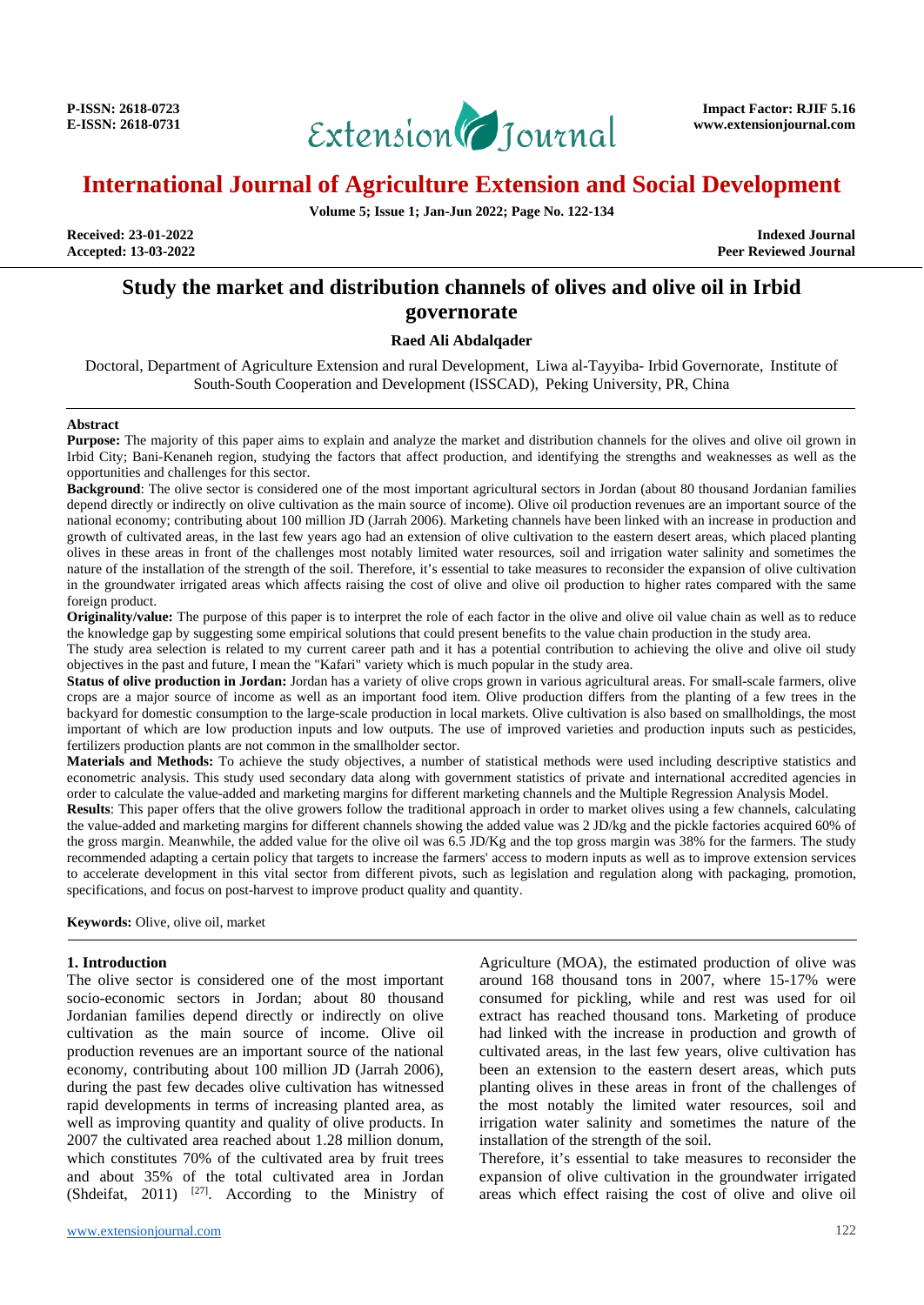production to higher rates compared with the same foreign product. Thus, this leads to reduce the competitiveness of the Jordanian product in foreign markets. Olive is growing in two major areas: the first is in western highlands (rainfed) which divides Jordan from north to south, and the second is the North Eastern Desert (irrigated).

The next part describes the Literature on value chain and data used in this research. Then briefly presents key concepts which lead to an analysis of markets and, marketing channels and determine the main sources of income of farmers in the study areas in order to figure out and calculate the Benefit the in Agricultural Sector along with the olive and olive oil market chain production. This is followed a discussion of research outcomes. The final section presents the conclusion(s) and practical implications for future studies.

#### **2. Literature Review**

In this part of the study, basic concepts will illustrate: what are the market chain and some of its benefits in the agricultural sector, markets and marketing, marketing channels, market performance, and how to measure the market chain.

## **2.1. Key Concepts of Marketing Analysis Effective demand**

Agricultural market chain analysis defined effective demand as the power that pulls goods and services through the vertical system. Hence, market chain analysis needs to understand the dynamics of how demand is changing in both local and international markets and the implications for market chain organization and performance. Market chain analysis also needs to inspect barriers to the transmission of information in the changing nature of demand and incentives back to producers at various levels of the market chain (MSPA, 2010)<sup>[25]</sup>.

#### **Production**

In agricultural market chain analysis, a stage of production belongs to any operating level capable of producing a saleable product serving as an input to the next stage in the chain or for the final consumer or user. Typical market chain linkages comprise input supply, production, assembly, transport, storage, processing, wholesaling, retailing, and utilization, with exportation included as a major stage for products destined for international markets. A stage of production in a market chain performs a function that makes a significant contribution to the effective operation of the value chain and in the process adds value.

#### **Market chain upgrading**

Upgrading refers to the acquisition of technological capabilities that enable firms to improve their competitiveness and move into higher-value activities (Kaplinsky and Morris, 2000). Upgrading in firms can take place of process, product, functional, and chain upgrading. Upgrading entails not only improvements in products but also investments in people, equipment, and favorable work conditions. Empirical research in other countries and sectors. (e.g. Humphrey and Schmitz, 2000; Humphrey, 2003; Humphrey and Memedovic, 2006)  $[17-18]$  gave evidence of the importance of upgrading in the agricultural sector.

#### **Market and marketing**

The market can be defined as "an area where one seller or more exists to offer products/services and their substitutes with the competition in front of buyers". Previously the market was a place where buyers and sellers meet to exchange goods such as the village or Public Square, the concept of the market had evolved to be known as "The place where price make". This could be through the property exchange, which coincides with the transfer of goods (Backman and Davidson, 1962)  $[5]$ , where the concept of exchange and relations. The concept of the market is also a group of active and potential participants for the product (Kotler and Armstong, 2003) [21]. Theoretically, shopping can be visualized as an ownership transfer process of the goods from the seller to the buyer, who may be the final consumer or even broker.

## **Marketing efficiency**

Marketing efficiency means the ratio of output to input values in the marketing system has the highest value (Cramer and Jensen, 1982) <sup>[9]</sup>. Improving marketing efficiency is the common goal for farmers and marketing organizations and consumers together, and as a common approach, the higher efficiency of marketing means better performance

#### **Market Channels**

Marketing channels are considered as a group of interrelated components operating on delivering the product from the point of production to the final destination for the "Consumer" (Kotler and Armstrong, 2003)<sup>[21]</sup>. The role of marketing channels lies in creating benefits temporal, spatial, modulating, and possessive that cannot be obtained without paying the cost (Berman, 1996)<sup>[8]</sup>.

| Structure             |                                           |                    |
|-----------------------|-------------------------------------------|--------------------|
|                       | analysis Marketing Environmental analysis | Analysis of the    |
| <b>Channels</b><br>of | οf                                        | characteristics of |
| analysis<br>market    | Institutional                             | the transactions   |
| chain                 |                                           |                    |

| Make a decision                     |                          |
|-------------------------------------|--------------------------|
| Qualitative Cost / Benefit Analysis |                          |
| Maximizing the benefits/costs       | Reduce transaction costs |

# **Make a Decision for Appropriate Marketing Channels**

**Fig 1:** The proposed model for diagnosis and decision-making to determine the marketing channels.

**A. Structure analysis of market chain:** by using the statistical and official methods with specialized studies prepared by interviews with those in charge of the production process and agents of agribusiness

**B. Marketing Channels' Analysis:** Marketing channels play a significant role in the competitiveness of the market chain system (Corey, 1989).

**C. Analysis of Institutional Environmental:** by evaluating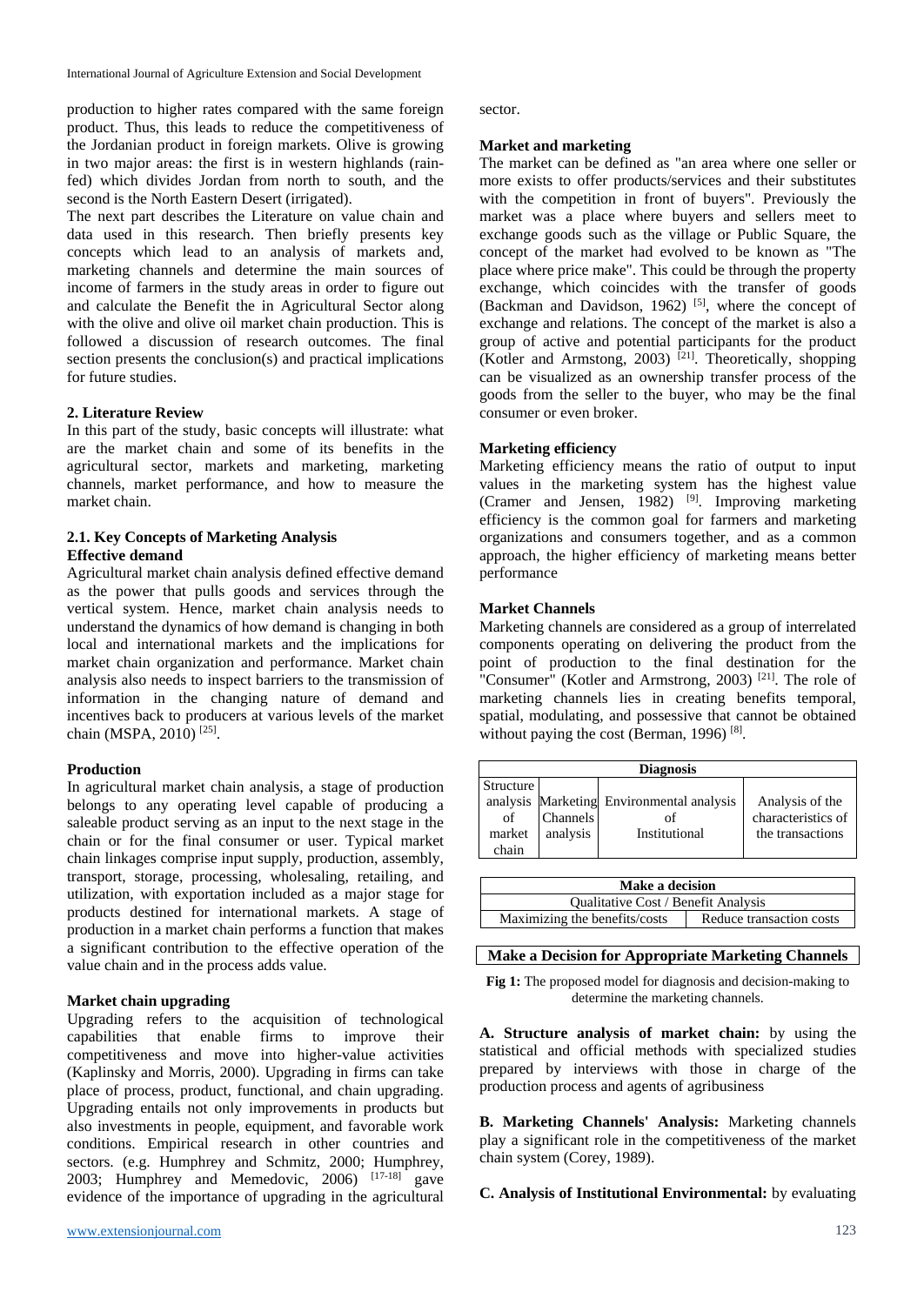factors (political, legal, economic, social, cultural and technological.

**D. Analysis of the transactions' characteristics:** This type of analysis is for alternative marketing channels, which is an analysis of the characteristics of the asset and qualitative assessment of transaction costs.

**2.3. Marketing functions:** The marketing functions have two completely opposite interfaces, the consumer and the producer.

**Consumer:** Seeks to maximize long-term satisfaction by acquiring products and services at the lowest price because of his limited income**.**

Producer: Seeks to maximize the long-term profits by selling large quantities of a few products at the highest possible prices.

|                          | The marketing system came to solve these differences |
|--------------------------|------------------------------------------------------|
| <b>Product Target</b>    | <b>Consumer Target</b>                               |
| Maximize long-term       | Maximize the satisfaction of the products            |
| profits                  | they receive with their limited incomes              |
| Sell large quantities of | Buy small quantities of a large number of            |
| a few products           | products                                             |
| Get the highest prices   | Pay less prices                                      |

**Table 1:** Marketing system

## **2.4. Market Performance**

Market performance can be evaluated by analyzing the costs and margins of marketing agents in different channels. A commonly used measure of system performance is the marketing margin or price spread. Margin or spread can be useful descriptive statistics if it is used to show how the consumer's price is divided among participants at different levels of the marketing system (Mendoza, 1995) (Anandajayasekeram and Berhanu, 2009)<sup>[24, 2]</sup>. One of the targets of the agricultural market chain analysis is to increase the quantity of agricultural production. Understanding the mechanisms of agricultural production greatly can help to design an appropriate policy that brings more gain to farmers and the whole society at large. Such analysis struggles to deal with dynamic linkages between productive activities that go beyond that sector.

**Marketing cost:** It's an embodiment of barriers to access to market participation by resource-poor smallholders. It refers to those costs, which are incurred to perform various marketing activities in the transportation of goods from producer to consumers. Marketing costs include handling costs (labor, loading and unloading, costs of damage, transportation and etc) to reach an agreement, transferring the product, monitoring the agreement to see that its conditions are fulfilled, and enforcing the exchange agreement (Holloway, 2002)<sup>[14]</sup>.

**Marketing margin:** It's a commonly used measure of the performance of a marketing system (Abbot and Makeham, 1981). It is defined as the difference between the price the consumer pays and the price that is obtained by producers or as the price of a collection of marketing services (Cramers and Jensen, 1982; William and Robinson, 1990 Holt, 1993) [10, 9, 28, 15] . For instance, a big margin may result in little or no profit or even a loss for the seller involved depending upon the marketing costs as well as the selling and buying prices (Mendoza, 1995)  $[24]$ . Under competitive market conditions, the size of market margins would be the outcome of the supply and demand for marketing services, and they would be equal to the minimum costs of service provision plus "normal" profit. There are three methods generally used in estimating marketing margin: (1) detailed analyses of the accounts of trading firms at each stage of the marketing channel (time lag method); (2) computations of share of the consumer's price obtained by producers and traders at each stage of the marketing chain; and (3) concurrent method: comparison of prices at different levels of marketing over the same period of time (Mendoza, 1995; Scarborough and Kydd, 1992)<sup>[24]</sup>.

**Measuring the market chain:** The basic aspect of scientific research on the value chain cares about how to imagine "value" and measured where the added value, price, and profit margins are considered as income indicators of the actors in the value chain. We can also calculate the value-added by searching the distribution of value to all actors in the chain and estimate the share of each of the value-added.

**Analysis of the market chain performance:** Estimation of the marketing margins is one of the best analysis tools for market function where the marketing margins is calculated by the difference between producer prices and retail prices.

- **a. Costs and revenues:** Variable costs are a cost that varies according to the amount of production. Fixed costs are costs that are independent of production**.**  Revenue is the product sale price earned through the sale of products.
- **b. Profits and margins:** Calculate the gross income, or operating profit, by deducting variable costs from Revenue.

## **2.5. Study area data**

Determine the markets of olive oil in Irbid District, Bani-Kenaneh Dis., of Irbid Governorate. The total area of Irbid is estimated at 1571.8 sq km, representing 1.8% of the total geographical area of Jordan Governorate. Due to its unique geographical location close to the border with Syria and the Palestinian territories, Irbid is one of the most important commercial centers in Jordan. The total population of Irbid governorate is about 1137000 people, representing 17.8% of Jordan's population. The male population represents 51.2% of the total conservative population, while the percentage of females is 48.8%. The following table shows the social analysis of Irbid governorate with its nine identities, which includes information related to the population and the dependency ratio: (the ratio of working individuals to nonworking individuals and including both young and old).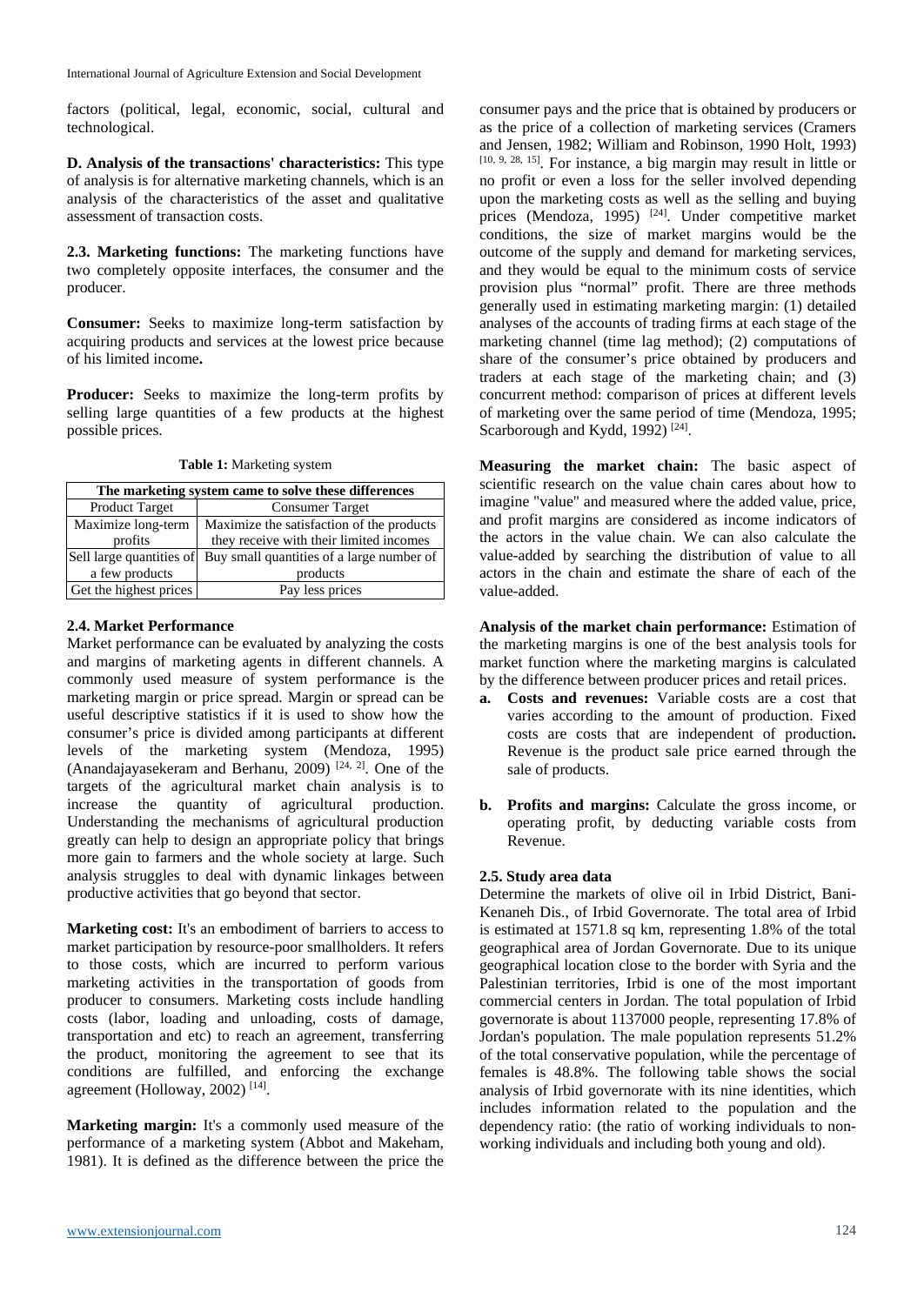|                                            |                             |             |       |        |                                                                           | $%$ Age (years) |         |                         |
|--------------------------------------------|-----------------------------|-------------|-------|--------|---------------------------------------------------------------------------|-----------------|---------|-------------------------|
| Region                                     | population<br><b>Person</b> | Governorate | ratio | km2    | <b>%Percentage of Dependency Space Population density</b><br>(Person/km2) | Less than 15    | 15 - 64 | <b>From Above</b><br>65 |
| Irbid City                                 | 421,320                     | 38.7        | 66.3  | 235.8  | 1787                                                                      | 36.5            | 60.1    | 3.3                     |
| Ramtha                                     | 133.690                     | 12          | 71.6  | 274.5  | 487                                                                       | 39.2            | 58.3    | 2.5                     |
| Koura                                      | 111.530                     | 10.2        | 79.8  | 178.5  | 625                                                                       | 41.2            | 55.6    | 3.2                     |
| Bani-Kenaneh                               | 85,700                      | 8           | 68    | 252.9  | 339                                                                       | 36.6            | 59.5    | 3.9                     |
| Northern Jordan Valley                     | 104,370                     | 10          | 76.1  | 246.4  | 424                                                                       | 39.8            | 56.8    | 3.5                     |
| Bani Obeid                                 | 114.610                     | 10.5        | 65.9  | 188.4  | 608                                                                       | 36.1            | 60.3    | 3.6                     |
| Northern almazar                           | 54,100                      | 5           | 72.3  | 86.2   | 628                                                                       | 38.3            | 58.1    | 3.7                     |
| Al-Taibeh                                  | 35,680                      | 3.2         | 77    | 63.5   | 562                                                                       | 39.9            | 56.5    | 3.6                     |
| Al-Wastivvih                               | 26,970                      | 2.4         | 72.5  | 45.8   | 589                                                                       | 38.3            | 58      | 3.7                     |
| Total                                      | 1.087.970                   | 100%        | 69.9  | 1571.8 | 692                                                                       | 37.8            | 58.9    | 3.4                     |
| $Squation$ Department of Statistics (2014) |                             |             |       |        |                                                                           |                 |         |                         |

**Table 2:** Social Analysis of Irbid Governorate

*Source:* Department of Statistics (2014)

The official statistics on poverty indicators published by the Department of Statistics based on household income and the 2010 expenditure indicate that the poverty rate in Irbid reached 15%, which is slightly higher than the average in the Kingdom of 14.4%. The number of poor in Irbid governorate is 164 people representing 18.7% of the total number of poor in Jordan.

The number of workers in Irbid is estimated at 221,000 according to the statistics of the Department of Statistics (2012), which represents 17.4% of the population of the governorate, while the estimated number of unemployed is approximately 30 thousand people, or about 34.4% of the total workforce in Irbid, In the wholesale and retail trade, as well as maintenance of vehicles by 7.2%, in the transport and storage sector by 1.7% in the tourism sector, And about 2.7% of the total labor force in this agricultural sector has reached employment A foreign worker in Irbid, 30 043, representing 10.7% of the total number of foreign workers in Jordan.

**Table 3:** Economic statistics in the labor market.

| <b>Indicator</b>                               | <b>Irbid</b><br>Governorate | The<br><b>Kingdom</b> |
|------------------------------------------------|-----------------------------|-----------------------|
| Labor force                                    | 221.269                     | 1.268.093             |
| % Of the workforce                             | %17.40                      |                       |
| Number of unemployed                           | 29809                       | 175.470               |
| % Of the unemployed                            | %17                         |                       |
| Number of foreign workers                      | 30.043                      | 279.798               |
| % Of foreign workers                           | %10.70                      |                       |
| Rate of participation in economic<br>activity  | 37.4                        | 38                    |
| Unemployment rate                              | 11.9                        | 12.2                  |
| Inflation rate                                 | 5.12                        | 4.77                  |
| Average Annual Income (JOD)                    | 7877.2                      | 8823.9                |
| Average annual household<br>expenditure (JD)   | 8638.6                      | 9626                  |
| Annual per capita income (JOD)                 | 1421.8                      | 1660.2                |
| Average annual per capita<br>expenditure (JOD) | 1535.2                      | 1793                  |
| Poverty Ratio (2012)                           | %15                         | %14.4                 |
| % Of middle-class families (2008)              | 28.3                        | 41                    |

*Source:* Department of Statistics (2010).

## **Types, Sources, and Methods of Data Collection Secondary data**

It has relied on locally official and credible data such as

**Department of Statistics:** The outputs of field surveys for the agricultural sector and statistical numbers related to foreign trade.

# **Olive Department at the Ministry of Agriculture**

Records and numbers of olive and olive oil.

**General Union of Mills' Owners and Producers of Olive in Jordan:** Important stats and numbers in matters relating to the production of oil.

## **2.6. Methods of Data Analysis**

A number of statistical methods were used to determine the overall objective of analyzing the olive value chain and marketing channels for olive and oil by using descriptive statistics and econometric analysis to analyze the data collected by the olive producers.

## **Descriptive and inferential statistics**

Descriptive statistics aim to describe, organize, classify, summarize and present data in a clear way (tables or graphic forms) through different statistical measures describing a variable (or more) in a particular society.

## **Analysis of market performance**

Estimating marketing margins is one of the best tools for analyzing market performance. The margin of marketing is calculated through the difference between producer prices and retail prices. It is also necessary to calculate the profit margins in the value chain in several steps. It is necessary to know information about costs and revenues

#### **Costs and revenues**

Variable costs are costs that vary according to the amount of production.

Fixed costs are costs that are independent of production.

Revenue is the selling price of a product that is earned through the sale of products.

B - Profits and margins:

Gross income or operating profit is calculated by discounting variable costs of revenues:

#### **1. Gross income = Revenue – Variable costs**

Gross income is easy to calculate but it does not take fixed costs into account.

Profit margin is the gross profit per unit of products. This is done by dividing the gross income by the revenue earned from the sales and then multiplying by 100 to give a percentage. Again this ratio neglects fixed costs.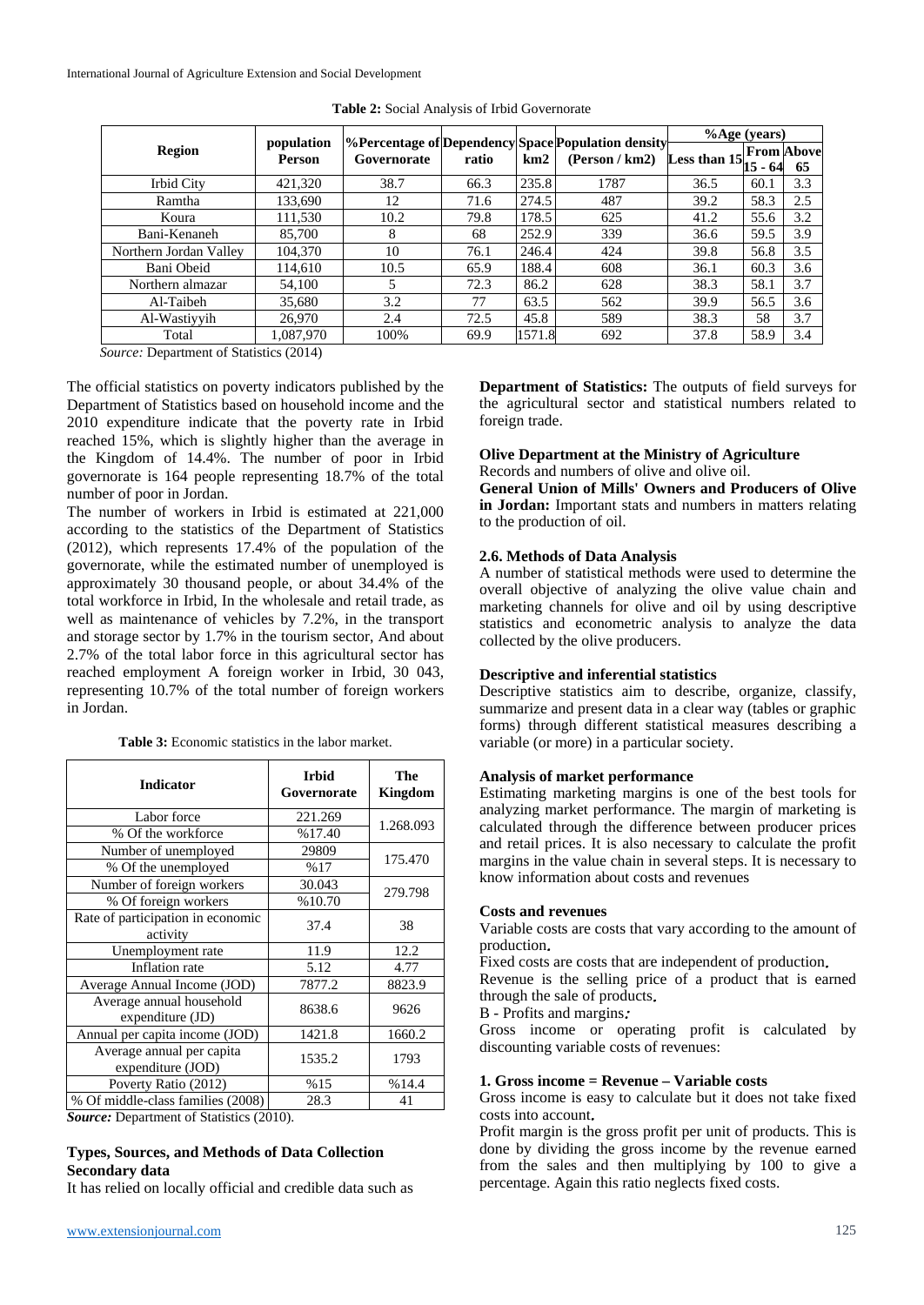#### **2. Gross margin = Gross income / Revenue x 100**

Added value is the value that each actor adds to the chain since it is the difference between the price paid for the production and the price that it gets through the sale.

#### **3. Added value = Price received by actor – Price paid by actor**

The share of value is a value percentage of the total value for each marketing channel. This is calculated as an added value divided by the total added value. Then  $\times 100$  to give a percentage.

#### **4. Value share = Added value / Total Added Value x 100**

Net income or net profit is calculated by subtracting the total costs (both variable and fixed) from revenue:

## **5. Net income = Revenues – Variable costs + Fixed costs**

Net margin is the net profit per unit of products. This is calculated by dividing the net income from revenue from sales. Then cross by 100 to give a percent.

#### **6. Net margin = Net income / Revenue x 100**

Sources: 1 - ICT Applications Module10 for Smallholder Inclusion in Agribusiness Supply Chains, World Bank Sources 2 - Applications Module for IIRR, TRADING UP, Building cooperation between farmers and traders in Africa.

#### **3. Results and Discussion**

This section presents the main results of the study, the first

section deals with the descriptive and explanatory analysis of the studied society. The second part deals with the analysis of the olive value chain which includes the mapping of the series and determining the factors and the roles of each, Value chain performance includes channels, costs, marketing margins, and profit share for players in the value chain. The third section presents the indicators of the development of the olive growing sector in terms of area and production of olives and oil in the study area from 2000-to 2014.

The official statistics on poverty indicators published by the Department of Statistics based on household income and the 2010 expenditure indicate that the poverty rate in Irbid reached 15%, which is slightly higher than the average in the Kingdom of 14.4%. The number of poor in Irbid governorate is 164 people representing 18.7% of the total number of poor in Jordan.

The number of workers in Irbid is estimated at 221,000 according to the statistics of the Department of Statistics (2012), which represents 17.4% of the population of the governorate, while the estimated number of unemployed is approximately 30 thousand people, or about 34.4% of the total workforce in Irbid, In the wholesale and retail trade, as well as maintenance of vehicles by 7.2%, in the transport and storage sector by 1.7% in the tourism sector, And about 2.7% of the total labor force in this agricultural sector has reached employment A foreign worker in Irbid, 30 043, representing 10.7% of the total number of foreign workers in Jordan.

|  | <b>Table 4:</b> Economic statistics in the labor market. |  |  |  |  |  |
|--|----------------------------------------------------------|--|--|--|--|--|
|--|----------------------------------------------------------|--|--|--|--|--|

| <b>Indicator</b>                            | <b>Irbid Governorate</b> | The Kingdom |
|---------------------------------------------|--------------------------|-------------|
| Labor force                                 | 221.269                  | 1.268.093   |
| % Of the workforce                          | %17.40                   |             |
| Number of unemployed                        | 29809                    | 175.470     |
| % Of the unemployed                         | %17                      |             |
| Number of foreign workers                   | 30.043                   |             |
| % Of foreign workers                        | %10.70                   | 279.798     |
| Rate of participation in economic activity  | 37.4                     | 38          |
| Unemployment rate                           | 11.9                     | 12.2        |
| Inflation rate                              | 5.12                     | 4.77        |
| Average Annual Income (JOD)                 | 7877.2                   | 8823.9      |
| Average annual household expenditure (JD)   | 8638.6                   | 9626        |
| Annual per capita income (JOD)              | 1421.8                   | 1660.2      |
| Average annual per capita expenditure (JOD) | 1535.2                   | 1793        |
| Poverty Ratio (2012)                        | %15                      | %14.4       |
| % Of middle-class families (2008)           | 28.3                     | 41          |

*Source*: Department of Statistics (2010).

| Table 5: Social Analysis of Irbid Governorate. |  |
|------------------------------------------------|--|
|------------------------------------------------|--|

| <b>Region</b>          | population | %Percentage of | <b>Dependency</b> |        | <b>Space Population density</b> |      | % Age (years)                      |     |
|------------------------|------------|----------------|-------------------|--------|---------------------------------|------|------------------------------------|-----|
|                        | Person     | Governorate    | ratio             | km2    | (Person / km2)                  |      | Less than 15 From 15 - 64 Above 65 |     |
| Irbid City             | 421.320    | 38.7           | 66.3              | 235.8  | 1787                            | 36.5 | 60.1                               | 3.3 |
| Ramtha                 | 133,690    | 12             | 71.6              | 274.5  | 487                             | 39.2 | 58.3                               | 2.5 |
| Koura                  | 111.530    | 10.2           | 79.8              | 178.5  | 625                             | 41.2 | 55.6                               | 3.2 |
| Bani-Kenaneh           | 85,700     | 8              | 68                | 252.9  | 339                             | 36.6 | 59.5                               | 3.9 |
| Northern Jordan Valley | 104.370    | 10             | 76.1              | 246.4  | 424                             | 39.8 | 56.8                               | 3.5 |
| Bani Obeid             | 114.610    | 10.5           | 65.9              | 188.4  | 608                             | 36.1 | 60.3                               | 3.6 |
| Northern almazar       | 54,100     |                | 72.3              | 86.2   | 628                             | 38.3 | 58.1                               | 3.7 |
| Al-Taibeh              | 35,680     | 3.2            | 77                | 63.5   | 562                             | 39.9 | 56.5                               | 3.6 |
| Al-Wastiyyih           | 26,970     | 2.4            | 72.5              | 45.8   | 589                             | 38.3 | 58                                 | 3.7 |
| Total                  | 1,087,970  | 100%           | 69.9              | 1571.8 | 692                             | 37.8 | 58.9                               | 3.4 |

*Source:* Department of Statistics (2014)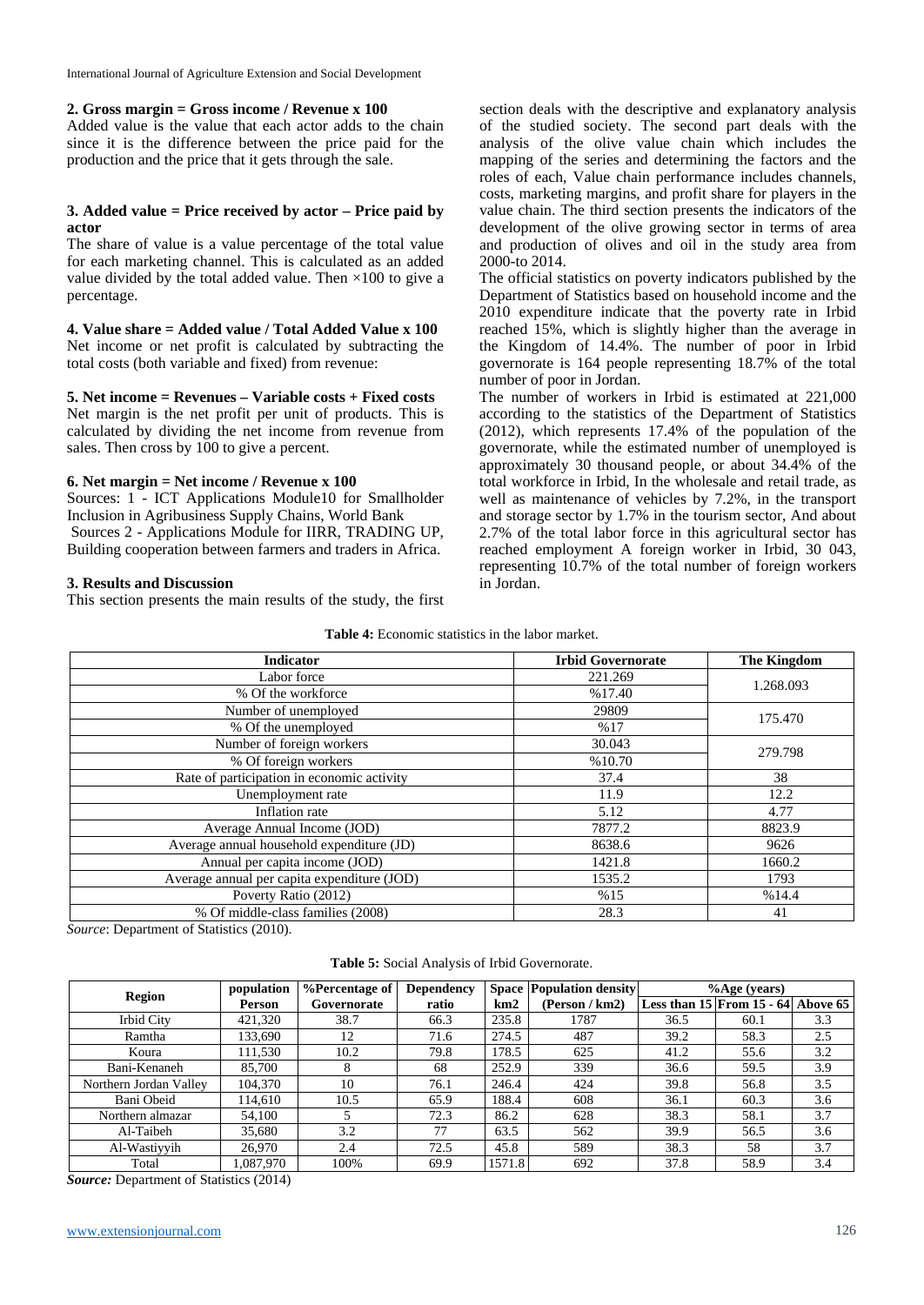

**Fig 2:** Matrix analysis (power, influence/importance) of the actors in the marketing chain.

In this matrix above, the actors specifically identified in the olive sector as having the most power and influence, are classified as (Ministry of Agriculture, National Center for Agricultural Research and Extension, the Administrative Governor, and Farmers). Actors that have influence and power are instrumental to the olive sector.

Both public and private universities and suppliers of production inputs are identified as actors having low importance but high influence. Those who have high importance, and low Influence include agricultural societies, agricultural lending, commercial banks, and consumers. It can be seen that traders are classified as having both low importance and low influence due to the lack of a direct role for them in the production processes, at least in the study areas.

| <b>Main actors</b>                                         | <b>Characteristics</b> /<br><b>Functionality</b> | <b>Interests</b>                                                                                                                                                                                                                                                                                     | <b>Problems and challenges</b>                                                                                                                                | <b>Actions</b>                                                                                                                                             |
|------------------------------------------------------------|--------------------------------------------------|------------------------------------------------------------------------------------------------------------------------------------------------------------------------------------------------------------------------------------------------------------------------------------------------------|---------------------------------------------------------------------------------------------------------------------------------------------------------------|------------------------------------------------------------------------------------------------------------------------------------------------------------|
| Suppliers of<br>production inputs                          | Private functions                                | Achieve the profit through active<br>participation in agricultural<br>development                                                                                                                                                                                                                    | Market competition                                                                                                                                            | selling of production<br>inputs                                                                                                                            |
|                                                            |                                                  |                                                                                                                                                                                                                                                                                                      | 1-domestic and international competition<br>scarcity and volatility of the rainy season                                                                       |                                                                                                                                                            |
| Farmers                                                    | <b>Private functions</b>                         | Get the biggest amount of<br>production at the lowest cost                                                                                                                                                                                                                                           | 3 - high labor wages<br>4 - high prices of production inputs<br>5 .importation of products in the same                                                        | Making profits from<br>production selling                                                                                                                  |
| <b>Traders</b>                                             | Private functions                                | 1 .get a good profit margins<br>2 .open local markets and                                                                                                                                                                                                                                            | production season<br>1-competition and<br>monopoly                                                                                                            | contact points between<br>producers                                                                                                                        |
|                                                            |                                                  | openness to global markets                                                                                                                                                                                                                                                                           | 2-fluctuating supply and demand                                                                                                                               | and consumers                                                                                                                                              |
| Consumers                                                  | The countryside<br>and town<br>residents         | Access to safe healthy products at<br>the lowest price                                                                                                                                                                                                                                               | 1.high prices<br>2 .products are unhealthy or undesirable<br>3. Cheating product                                                                              | Buy health and safe<br>food                                                                                                                                |
| <b>Supporting</b><br>actor                                 | <b>Characteristics</b> /<br><b>Functionality</b> | <b>Interests</b>                                                                                                                                                                                                                                                                                     | <b>Problems and challenges</b>                                                                                                                                | <b>Actions</b>                                                                                                                                             |
| Ministry Of<br>Agriculture                                 | Headquarters of<br>the agricultural<br>pyramid   | -organizing the agricultural sector<br>in line with national objectives.<br>2-contributing to sustainable<br>development while maintaining<br>the environment<br>3- reaching self-sufficiency<br>4.Rural development and linking<br>production requirements of the<br>internal and external markets. | 1-weak marketing structures for agricultural<br>products and competitiveness<br>2 .lack of human staff to deliver adequate<br>counseling<br>3 .Limited Budget | 1-training and<br>qualification for small<br>and large farmers<br>2-providing legislation<br>services to facilitate<br>and control<br>agricultural process |
| <b>National Center</b><br>for Agricultural<br>Research and | A governmental<br>body-<br>Scientific and        | Agricultural Research and<br>Extension                                                                                                                                                                                                                                                               | 1 .Challenges associated with agricultural<br>labor<br>2. High cost production requirements.                                                                  | 1 .conduct applied<br>Agricultural research<br>2.Disseminate                                                                                               |

**Table 6:** Analysis of different involved market actors by personal experience in the olive sector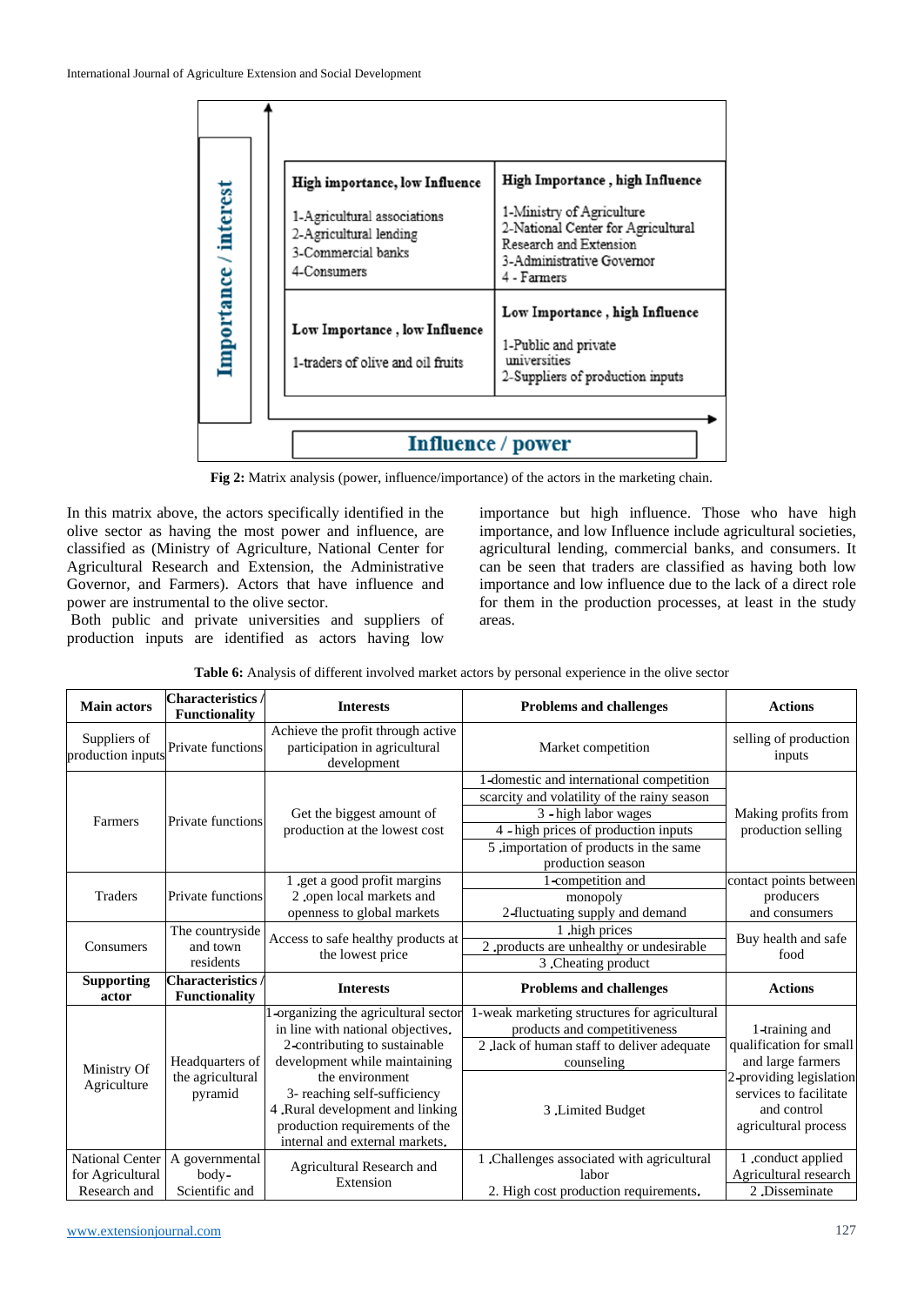| Extension                             | research arm of<br>the Ministry of<br>Agriculture |                                                                                                                                                                                             |                                                                          | appropriate<br>technologies to the<br>local environment                                                                                          |
|---------------------------------------|---------------------------------------------------|---------------------------------------------------------------------------------------------------------------------------------------------------------------------------------------------|--------------------------------------------------------------------------|--------------------------------------------------------------------------------------------------------------------------------------------------|
|                                       |                                                   |                                                                                                                                                                                             |                                                                          | 3 conduct Economic<br>and Social Research                                                                                                        |
|                                       |                                                   |                                                                                                                                                                                             | 1- risks faced by the agricultural sector                                | 1 .finance marketing<br>and export of                                                                                                            |
|                                       | A government<br>body-                             | Contribute to comprehensive<br>agricultural development by                                                                                                                                  | 2. lack of a comprehensive national strategy<br>that promotes the sector | Jordanian agricultural<br>products<br>2. Prepare feasibility                                                                                     |
| agricultural<br>credit<br>corporation | Funding arm of<br>the Ministry of<br>Agriculture  | offering financing services to meet<br>workers' needs in the agricultural<br>sector                                                                                                         | 3 .weakness of support devoted to research<br>and technology transfer    | and technical studies<br>for project<br>3 provide technical<br>and administrative<br>advice for agricultural<br>projects                         |
| <b>Supporting</b><br>actor            | <b>Characteristics</b><br><b>Functionality</b>    | <b>Interests</b>                                                                                                                                                                            | <b>Problems and challenges</b>                                           | <b>Actions</b>                                                                                                                                   |
|                                       |                                                   |                                                                                                                                                                                             | 1-fraud cases                                                            | Granting licenses for                                                                                                                            |
| Administrative<br>Governor            | Government<br>agency                              | follow-up of agricultural issues<br>2-controlling markets and following up on<br>citizens' complaints                                                                                       |                                                                          | the establishment of<br>associations dealing<br>with agricultural work                                                                           |
| Public and<br>private<br>universities | Private functions<br>&<br>Government<br>agency    | Serve the agricultural sector in<br>vital fields that are working to<br>make this sector a success                                                                                          | Loss of direct contact with farmers                                      | Holding technical<br>workshops and<br>guidance advice to<br>farmers to provide<br>information and skills<br>using modern<br>agricultural methods |
| Commercial<br>banks                   | Private functions                                 | Achieving profits through<br>participation in comprehensive<br>development                                                                                                                  | Agricultural risk and loss of capital                                    | Financing and<br>supporting agricultural<br>projects                                                                                             |
| Agricultural<br>associations          | Private functions                                 | Union and teamwork                                                                                                                                                                          | Engage the biggest number of farmers in order<br>to gain power           | Addressing local and<br>international bodies to<br>support the<br>agricultural sector as a<br>whole                                              |
| Ministry of<br>Industry and<br>Trade  | Government<br>agency                              | Contribute to building and<br>strengthening the national<br>economy in competitive and<br>diversified global partnership with<br>the private sector to raise citizens'<br>living standards. | Open alternative markets                                                 | Develop economic<br>policies and legislation<br>to ensure the<br>protection of the rights<br>of both consumers and<br>businesses.                |

**3.1. Main actors:** Key players in the market chain were generally identified in the study areas as suppliers of input producers, farmers, traders, and consumers. Each of these actors plays a specific role by adding value to the production process.

Producers of production inputs: At this stage of the market chain, there are many actors who participate directly or indirectly in the supply of agricultural inputs to the study area.

#### **3.2. Monitoring the indicators of the development of the olive tree growing sector in terms of area and production of olives and oil in the study areas (2000-2014)**

This objective was achieved by using the indices number, which is one of the most important tools of statistical analysis that shows the true reality of the level of economic indicators, and the use of indices is useful in knowing the change in the level of cultivated areas and change in the level of productivity of one dunum regarding olives and

olive oil. There are many types of indices that are used in this area, but we will use the simple index, where the simple index number is appropriate to measure the indicators required and is made by dividing the year of comparison by the base year and then multiplying by 100 to a ratio. The following is an overview of the most important indicators that will be monitored by changing the simple index number:

The simple index number of the area planted with olive trees: Based on the data for several years from 2000 to 2014, the year of study, each year was adopted on the basis of the base year and the adoption of the following year as the year of comparison to see the evolution of the area production annually.

The simple index number of productivity of one dunum (2000) was considered the base year, and the reliance on the rest of the years as comparative years for the same period from 2000 to 2014, and as the year of study to determine the change in productivity.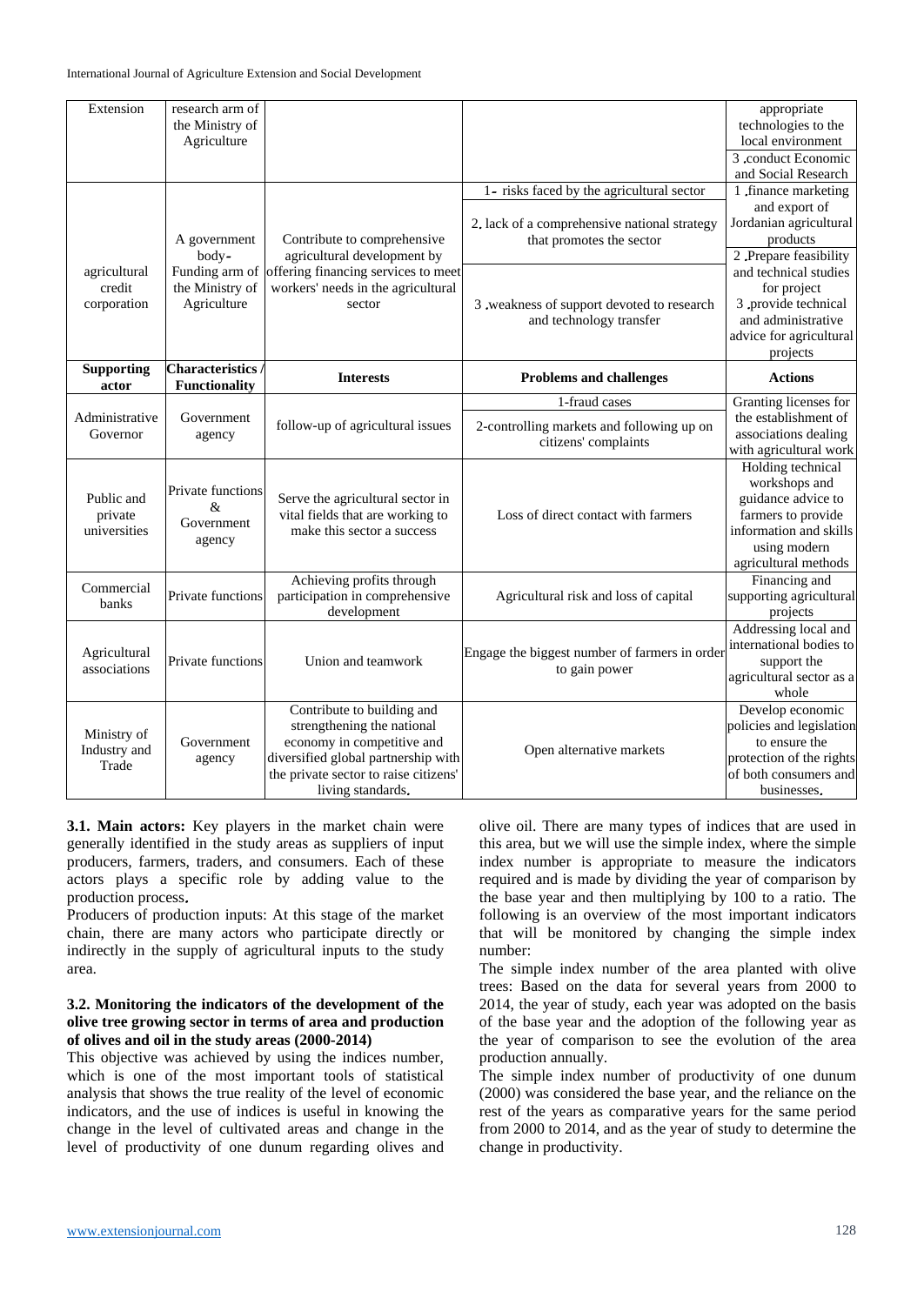| Table 7: Monitoring the indicators of the development of the agricultural sector in Irbid Governorate in terms of area and productivity of |
|--------------------------------------------------------------------------------------------------------------------------------------------|
| olives and olive oil.                                                                                                                      |

| S.No | vear         |          |                |                | Cultivated Area olive productivity Oil productivity The index number of The index number of The index number |               |                |
|------|--------------|----------|----------------|----------------|--------------------------------------------------------------------------------------------------------------|---------------|----------------|
|      |              | (Dunums) | $(Kg /$ dunum) | $(Kg /$ dunum) | cultivated area $(\% )$                                                                                      | olive $(\% )$ | of oil $(\% )$ |
|      | 2000/2001    | 51080    | 204            | 38             |                                                                                                              |               |                |
| 2    | 2001/2002    | 51977    | 135            | 25             | 101                                                                                                          | 66            | 65             |
| 3    | 2002/2003    | 51343    | 274            | 47             | 98                                                                                                           | 134           | 123            |
| 4    | 2003/2004    | 52235    | 323            | 63             | 101                                                                                                          | 158           | 165            |
| 5    | 2004/2005    | 52994    | 204            | 38             | 101                                                                                                          | 100           | 100            |
| 6    | 2005/2006    | 54618    | 211            | 35             | 103                                                                                                          | 103           | 92             |
|      | 2006/2007    | 50223    | 236            | 43             | 91                                                                                                           | 115           | 113            |
| 8    | 2007/2008    | 50526    | 73             | 17             | 100                                                                                                          | 35            | 44             |
| 9    | 2008/2009    | 50635    | 112            | 21             | 100                                                                                                          | 54            | 55             |
| 10   | 2009/2010    | 50665    | 120            | 22             | 100                                                                                                          | 58            | 57             |
| 11   | 2010/2011    | 51945    | 212            | 38             | 102                                                                                                          | 103           | 100            |
| 12   | 2011/2012    | 51945    | 257            | 48             | 100                                                                                                          | 125           | 126            |
|      | 13 2012/2013 | 51945    | 212            | 38             | 100                                                                                                          | 103           | 100            |
|      | 14 2013/2014 | 56685    | 146            | 28             | 109                                                                                                          | 71            | 73             |

*Source* of figures: Irbid Directorate of Agriculture Governorate 2014

The indicator of the cultivated area: We note from the previous table the slight fluctuation in the cultivated area between each year and the following year, where the highest increase was in 2013 compared to 2012, and the increase in the cultivated area was 9%. The largest decline in space was in 2006 compared to the year 2005, with an estimated 9%, but the planted area remained constant in the years 2009, 2008, and 2007 compared with 2006.

Fruit productivity index: productivity relates to the total production of cultivated area. The results of the study indicate a great fluctuation in productivity despite the increase in the area. This is due to the decrease in total production which is due to a number of reasons, the most important of which is the decrease in rainfall. Productivity in 2007 compared to 2000 as the base year fell by about 65%, which is a large percentage. One can explain this decline by a group of factors, the most important of which is the low rainfall in that year and the impact of resistance on production, while the largest percentage of the increase in productivity was in 2003 compared to the year 2000, The rate of increase in productivity was 58%, which is explained by improved rainfall rates in this year specifically.

Oil productivity index relates to two factors: the total olive production and the conversion rate which depends on the tree variety. From the previous table, we see a clear correlation between oil production and olive productivity in most years. The highest percentage was in 2003 compared to the base year 2000 with an increase of 65%, which is a large percentage. The largest decline was 56% in 2007. This is due to a decrease in production quantities this year and consequently a decrease in oil production.

## **3.3. Marketing Performance**

Market performance can be evaluated by analyzing the costs and margins of marketing agents in different channels. A commonly used measure of system performance is the marketing margin or price spread. Margin or spread can be useful descriptive statistics if used to show how the consumer's price is divided among participants at different levels of the marketing system (Mendoza, 1995)<sup>[24]</sup>.

#### **The Marketing channels of Olive and Oil:**

The process of marketing olives in Jordan is almost identical in terms of the marketing pathways followed by the product to reach the end consumer. This is also the case for olive oil. After harvest, the farmer sends the largest part of the product to oil mills to obtain oil but keeps part of the production for domestic consumption through pickling. Only clean fruits without blemishes or insect injuries are pressed or pickled. The same applies to people who prefer to buy olive fruits directly from the farmers themselves (from the farm door). The pickling plants also purchase quantities of produce directly from the farms under certain conditions. The rest are sent by some farmers to the retail market, where this type is sold at prices ranging from (1.5-2) dinars per kilogram. These markets are also consumer markets.

The olives are put in boxes of polystyrene, which can accommodate up to 20 kg each. The cost of these containers is 30-50 piasters/box or by packing in bags up to 50 kg. The cost of these bags is about 5 piasters. (Each Jordanian dinar is 100 piasters)

Transport costs vary depending on the marketing channels.

Harvesting time varies from one region to another, but harvesting is often done by mid-October. The costs of harvesting vary with laborers being family members or seasonal employment or both. Family labor is often low in cost, unlike seasonal labor costs that require people to do this task at a fairly high cost, which is often up to (10-13) dinars per person for each working day.

The bulk of the production, as mentioned earlier, is often sent to oil mills or extraction plants, which are considered the preferred places for the consumer to purchase oil. The oil is filled in 16 kg metal sheets and the price is about 1.5-2 thousand dinars per ton. The rest of the oil is returned to the farms to be marketed to relatives or the ocean of acquaintances and friends at prices ranging from 65-85 dinars per 16kg. Sheet. These prices depend largely on credibility and trust between the farmer and the consumer.

Part of the pressed oil is also purchased by the owner of the mill for export or for sale to wholesalers who will sell it in turn to the consumer. It is also worth mentioning that the costs of picking olive fruits as well as the cost of the pressing mill are the largest agricultural costs followed by transportation, storage, and packaging.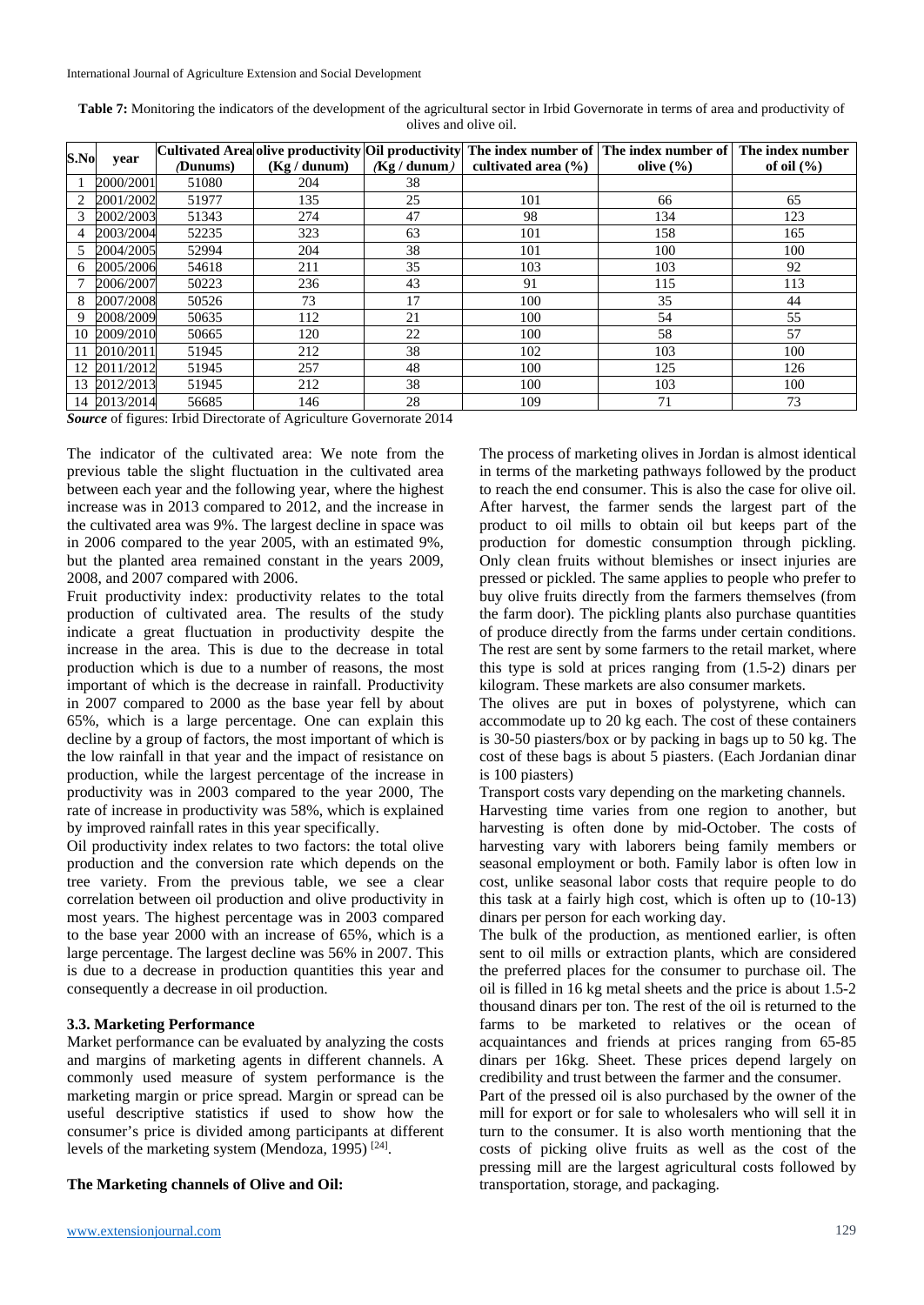

**Fig 3:** Marketing channels

## **Marketing channels - olives**

The number of farmers who are included in the production (not lease) is (48) farmers representing (0.64) of the sample, and the amount of olives produced is (954) tons of olives. The number of farmers who are not included in the production (lease production) is (27) or (0.36) of the sample size, and the number of olives produced here was (537) tons.

## **The total quantity of olives produced from the research sample: (1491) tons.**

## **Marketing channels in case the farmer is the one who produces and markets.**

C1 Farms - consumer (59 tons).

C2 Farms - fruits designed to reap oil (477 tons).

## **Marketing channels in case the leasehold is one of the marketers.**

C1 Leasehold - consumer (45) tons.

C2 Leasehold - fruits designed to reap oil (910) tons.

## **2. Marketing channels of olive oil.**

# Total quantity of oil produced from the sample (277) tons.

Olive conversion ratio to  $oil = (0.20)$ 

## **Oil Marketing channels if the farmer is the producer and marketer.**

C1 Farms - (reap oil) - Consumable (30) Ton.

C2 Farmer - consumer (15) tons.

C3 Farms - Local Market - Consumable (45) tons.

### **The marketing channels of oil in case the leasehold is the marketing.**

C1 Leasehold – wages reap the oil - Consumable (15) Ton.

C2 Leasehold - consumer (15) tons.

C3 Leasehold - local markets - consumer (15) tons.

C4 Leasehold - wholesale markets - local markets consumer (134) tons.

## **The marketing channels of the oil from the mill paid as fees.**

## **The total amount of oil retained in the mill and paid as wages was (45) tons**.

C1 Mill - consumer (7) tons.

C2 Mill - Wholesaler - Local markets - consumer (37 tons).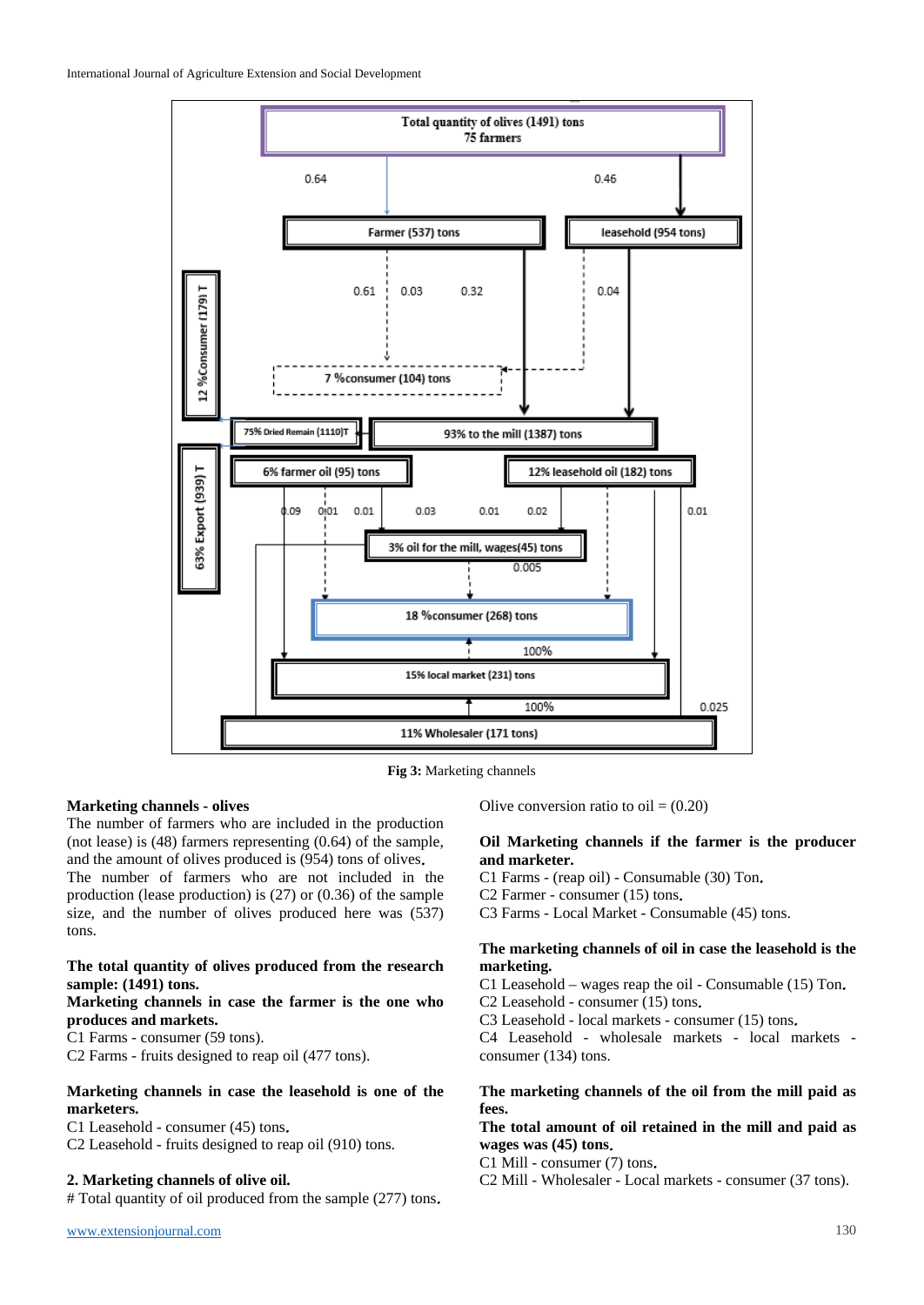## # **marketing channels to the Dried Remain (in Arabic jift)produce of fruits (calculated on the basis of the efficiency 100%).**

The total quantity of dried produced  $= (1110)$  tons C1 Presses - consumables (179) tons. C2 Presses - export - consumables (939) tons.

## **Market Performance**

Market performance can be calculated by analyzing the costs and margins of marketing operators in different channels. The one generally used as a measure of system performance is the marketing margin or price spread. Margin or spread can be useful descriptive statistics if used to show how the consumer's price is divided among participants at the different levels of the marketing system (Mendoza, 1995) [24] .

**Marketing costs:** Marketing costs are the embodiment of barriers to access to market participation by poor smallholders. It refers to those costs which are incurred to perform various marketing activities in the transportation of goods from producer to consumer. Marketing costs include handling costs (labor, loading and unloading, damage costs, transportation, etc.) before reaching an agreement, transferring the product, monitoring the agreement to see that its conditions are fulfilled, and enforcing the exchange agreement (Holloway 2002)<sup>[14]</sup>.

**Marketing margins:** marketing margins can be used to measure the percentage of the final selling price obtained by an intermediary in the market chain and the relative size of the different market participants. The gross margins in the market chain indicate where the profits are added and/or generated in order to calculate the marketing margin.

| <b>Items</b>            | Farm gate C1 | <b>Local markets C2</b> | <b>Pickles factories C3</b> |
|-------------------------|--------------|-------------------------|-----------------------------|
| Purchase prices (JD)    |              | 0.8                     | 0.5                         |
| Production costs (JD)   | 0.45         |                         |                             |
|                         |              | Marketing cost (JD)     |                             |
| 1- Labour               | 0.1          | 0.1                     | 0.1                         |
| 2- Transport            |              | 0.05                    | 0.05                        |
| 3- overhead costs       | 0.05         | 0.05                    | 0.05                        |
| 4 - packaging materials | 0.01         | 0.01                    | 0.05                        |
| $5 - Tax$               |              | 0.02                    | 0.05                        |
| total marketing cost    | 0.16         | 0.23                    | 0.30                        |
| Total cost              | 0.61         | 1.03                    | 0.80                        |
| Sale prices             | 0.80         | 1.5                     | ◠                           |

**Table 9:** Olive marketing margins in different channels.

| <b>Marketing</b><br>channels | <b>Variable</b><br>costs | Revenue | Gross income | Value Added (Return -<br>(selling price) (Revenue - costs) the previous revenue) | gross profit margin<br>(Total income / revenue)<br>$*100$ | <b>Share value</b><br>Nalue Added/<br>Retail price) * 100 |
|------------------------------|--------------------------|---------|--------------|----------------------------------------------------------------------------------|-----------------------------------------------------------|-----------------------------------------------------------|
| Farm gate                    | 0.61                     | 0.80    | 0.19         | 0.80                                                                             | % 23                                                      | % 40                                                      |
| Local markets                | .03                      | . . 50  | 0.47         | 0.70                                                                             | % 31                                                      | % 35                                                      |
| Pickling factories           | 0.80                     |         | .20          | 0.50                                                                             | % 60                                                      | % 25                                                      |
| Total                        |                          |         |              |                                                                                  |                                                           | %100                                                      |

| Table 10: Marketing costs and the actor's benefits (olives / kg) |  |
|------------------------------------------------------------------|--|
|------------------------------------------------------------------|--|

| <b>Items</b>              | <b>Farmer</b>       | <b>Mill</b> | <b>Local markets</b> | <b>Wholesalers markets</b> | <b>Export</b> |
|---------------------------|---------------------|-------------|----------------------|----------------------------|---------------|
| Purchase prices (JD)      |                     | 4.00        | 4.00                 | 3.75                       | 4.25          |
| Production costs (JD)     | 2.5                 | $\Omega$    | $\theta$             |                            |               |
|                           | Marketing cost (JD) |             |                      |                            |               |
| 1- Labour                 | 0.1                 | 0.05        | 0.05                 | 0.05                       | 0.10          |
| 2- Transport              | 0.05                | $\Omega$    | 0.05                 | 0.05                       | 0.10          |
| 3- Overhead costs         | 0.05                | 0.05        | 0.05                 | 0.05                       | 0.05          |
| $4 -$ Packaging materials | 0.1                 | 0.10        | $\Omega$             |                            |               |
| $5 - Tax$                 |                     | 0.05        | $\Omega$             |                            | 0.10          |
| Total marketing cost      | 0.30                | 0.25        | 0.15                 | 0.15                       | 0.35          |
| Total cost                | 2.8                 | 4.25        | 4.15                 | 3.90                       | 4.60          |
| Sale prices               | 4.5                 | 4.60        | 4.80                 | 4.90                       | 6.50          |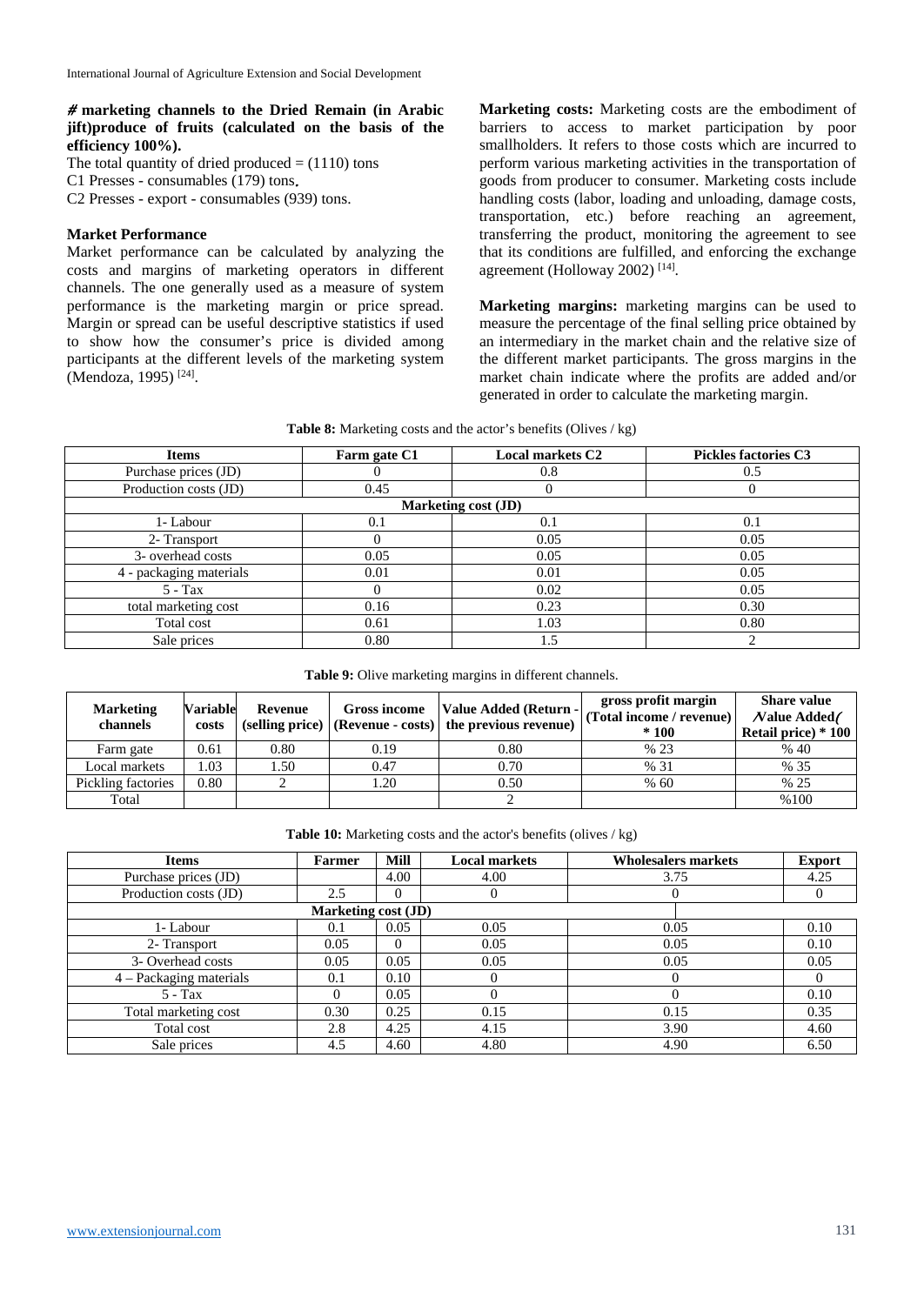| <b>Marketing</b> | <b>Variable</b> | Revenue | <b>Gross income</b>               | Value Added (Return - | gross profit margin | <b>Share value</b>                                                                             |
|------------------|-----------------|---------|-----------------------------------|-----------------------|---------------------|------------------------------------------------------------------------------------------------|
| channels         | costs           |         | (selling price) (Revenue - costs) |                       |                     | the previous revenue) (Total income / revenue) * 100 $\bar{N}$ alue Added (Retail price) * 100 |
| farmer           | 2.8             | 4.50    | 1.70                              | 4.50                  | 38%                 | 69.2%                                                                                          |
| Mill             | 4.25            | 4.60    | 0.35                              | 0.10                  | 8%                  | %1.53                                                                                          |
| Local markets    | 4.15            | 4.80    | 0.65                              | 0.20                  | 14%                 | % 3.07                                                                                         |
| Wholesalers      | 3.90            | 4.90    |                                   | 0.10                  | 20%                 | 1.53%                                                                                          |
| Export           | 4.55            | 6.50    | 1.95                              | 1.6                   | 30%                 | 24.6 %                                                                                         |
| Total            |                 |         |                                   | 6.5                   |                     | % 100                                                                                          |

Table 11: Oil marketing margins in different channels.

## **3.4. Marketing functions**

- The marketing functions are divided into 3 groups:
- 1) **Functions of exchange:** Which includes the purchases and sales0
- 2) **Physical functions:** Which include storage, transport, and manufacturing;
- 3) **Facilitating functions:** Which include staging and financing.

As for the exchange function of sales and purchase, the unfortunate situation is described as the sale of what was produced without reference to consumers' wishes or desires. Farmers usually sell their produce to relatives, friends, neighbors, and merchants. They also sell the produce to some of the state's institutions that deal with the olives and olive oil trade like the Civil and Military Consumer Establishments.

**Physical functions:** Include storage, transport, and manufacturing but suffer from obvious negligence. No appropriate stores are available; olives and oil are usually placed in stores unsuitable for this purpose without control of temperature or humidity and other harming elements. Transportation means are often unsuitable for long-distance transport, given the mechanical damage which they may undergo, especially when they suffer from poor circulation (loading and unloading).

**Facilitator functions:** include sorting, insurance, finance, and information. They also suffer from a clear shortage. Sorting stations are not available. There is no sorting of olives whether marketed for the purpose of oil or for pickling as good fruits are mixed with bad ones, which adversely affects the quality of the product, as mentioned above

**Official marketing information** is almost non-existent. Information on international markets is completely unavailable. In many cases, information is missing on different markets within the country. Farmers may find some information about their own areas only. Lack of regulations for this sector and reliance on direct sales from producers to consumers or marketing intermediaries play a major role in the scarcity of marketing information.

## **4. Conclusions and Recommendations**

## **4.1. The following have been concluded from this study Production**

- 1. The olive sector is still a traditional sector, relying on local varieties that are not improved the only traditional thing is the varieties, what about the production, harvesting, pressing, etc.
- Low level of technical knowledge, especially among

small farmers, who constitute a significant proportion.

- 3. The increase in production costs, especially prices of irrigation water, in we need supplementary irrigation when rainfall is below the level required for economic production.
- 4. High cost of fruits harvesting by hand and lack of mechanical harvesting means. Weak of farmer organizations.
- 5. Non effective agricultural extension.
- 6. Low productivity of trees.
- 7. High production cost of newly introduced improved olive varieties. Inadequate pests control programs and high costs of pesticides. Used for olive pest control such as olive fruit flies.
- 8. Absence of planning ahead of the establishment of the olive orchard, which has a specific role in the possibility of introducing agricultural mechanization.

### **B. Manufacturing: (Processing)**

- 1. Healthy olive fruits are not separated from unhealthy fruits during pressing which affects negatively the quality of the extracted oil.
- 2. Cleaning level is low which affects the quality of oil produced.
- 3. There is a lack of awareness in using suitable packaging pots or cans of different sizes (not suitable for marketing efficiently).
- 4. The current results show agreement with studies conducted by Bezabih (2008), USAID (2011) in Nepal, report of the International Labor Organization (2013).
- 5. According to each study, objectives were carried out.

#### **C. Marketing**

- 1. Low farmers' knowledge of post-harvest techniques and marketing.
- 2. Absence of marketing extension programs.
- 3. Low knowledge about marketing skills to improve competition of the Jordanian olive products.

#### **D. legislation**

**1**- Weak legislation to protect national production.

**2**- Legislation and enforcement of laws related to quality control .

The current results show agreement with studies conducted by Mansur (2009), USAID (2011) in Nepal, Ponte (2002), (Bezabih, 2008).

According to each study, objectives were carried out.

## **4.2. Recommendations of the study**

The importance of olive production in Jordan in general and in Irbid, in particular, is driven by economic, social, environmental, and cultural dimensions .

The economic importance of olives lies in its contribution to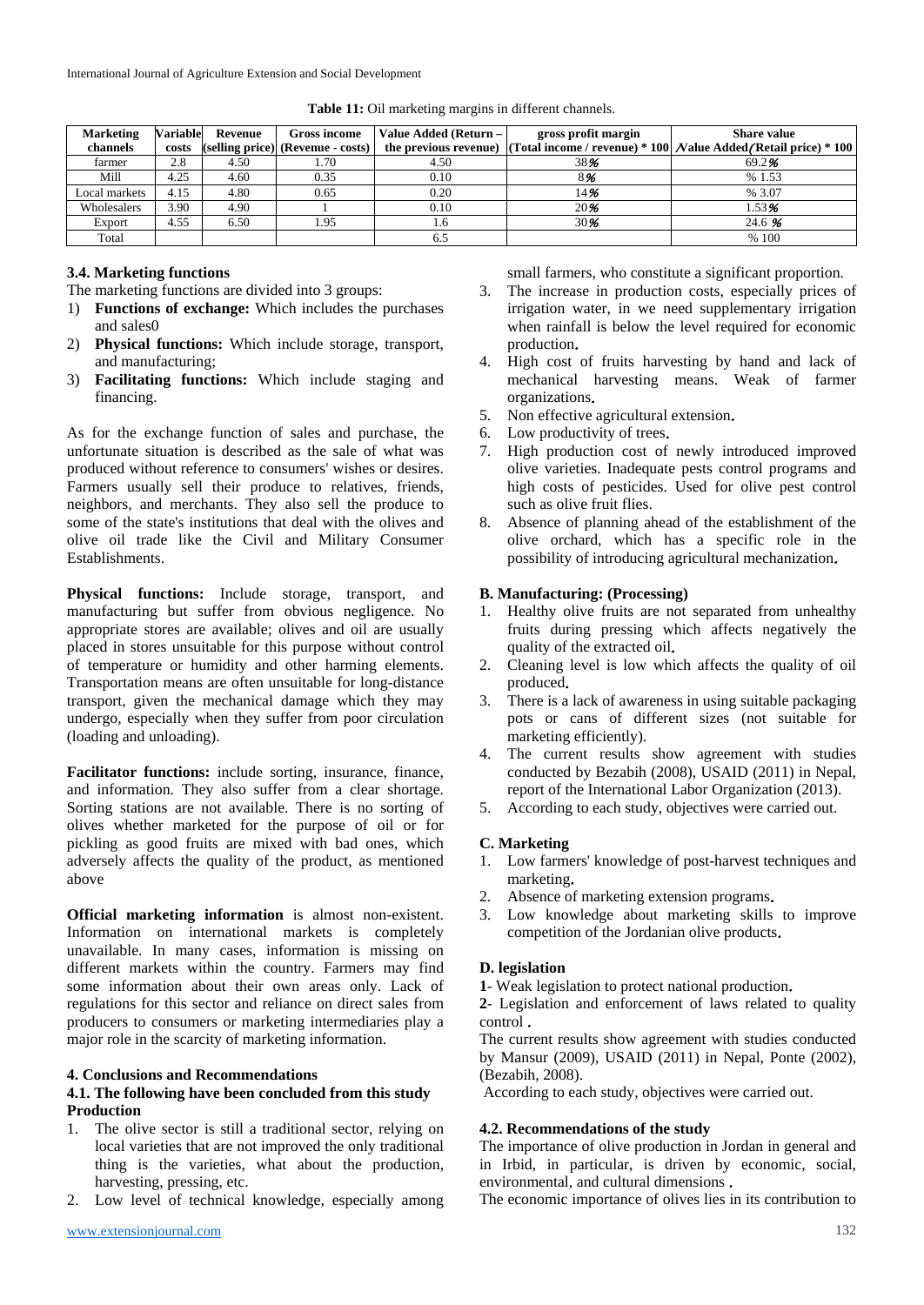the agricultural national product on one hand, and its response to part of the food requirements of the population on the other hand. As well as its association with other sectors in providing production inputs for these sectors, such as the food industry, In addition to the high nutritional value of olive products, especially for rural communities who rely heavily on this product to obtain their nutritional needs.

 This sector also provides opportunities for employment through the exploitation of some resources that cannot be exploited in other areas such as rugged terrain.

The social importance of olives is through the adoption of a large segment of rural households in this sector in whole or in part in the generation or support of income from other sources, as well as olive and its derivatives are the pillars of nutrition in rural areas so that the table is not devoid of olives and olive oil almost daily. It also helps to reduce migration by opening jobs for rural people .

Within the limits of this study the following recommendations can be taken in consideration to improve the olive production sectors in the study are

# **A. Production**

Most of the recommendations and development of production revolve around three main and important issues development the agricultural practices in the field of production, research and extension services, regulations, and legislation.

## **Development the agricultural practices in the field of production**

- 1. Selection of suitable land for olive growing.
- 2. Follow scientific methods starting with selecting good varieties and ending with good service operations and managing them on economic bases.
- 3. Increasing the number of trees per unit area.
- 4. Encouraging the farmers to rejuvenate the old trees through pruning.
- 5. Encourage farmers to use the minimum amount of suitable fertilizers.
- 6. Expansion of water harvesting and land reclamation projects.
- 7. Encouraging and/or obliging farmers to collect fruits at appropriate times and according to final use (olive oil, table olive)
- 8. Selecting good varieties and developing suitable cultural practices package.

# **B. Developing research and extension**

- 1. Implementation of extension programs to provide appropriate services to olive trees through guidance programs related to harvest and post-harvest techniques to raise awareness of the importance of proper transactions during and after harvesting.
- 2. Raise the allocation of scientific research in the field of establishment and management of farms and marketing as well as encourage research aimed at finding solutions to the phenomenon of alternate bearing in olive.
- 3. Developing and implementing an extension program that can utilize all scientific knowledge to improve the competence and capacity of olive production sector farmers in all processes from selecting the variety to tracking products in the market.

4. Increase the awareness of the importance of farmers' organizations and strengthen their capacity, especially in linking farmers to markets in this sector .

# **C. Legislation**

- 1. Review and improve the legislation and laws organizing the olive production sector concerning the testing of varieties, land fragmentation, organization structure of farmers, quality assurance, and marketing.
- 2. Develop a law for farmers' incentives that lead to improving the quality, and quantity.

# **D. Promotion**

- 1. Preparing and implementing promotional programs for local products in foreign and Arab markets.
- 2. To take care of holding festivals and exhibitions specialized in olives to promote local products internally.

\*\* Further Studies in Another Location in Jordan are needed.

## **References**

- 1. AAFC (Agriculture and Agri-Food Canada). Valueadded agriculture in Canada. Report of the standing senate committee on agriculture and forestry 2004, Agriculture and Agri-Food, Canada. 2004.
- 2. Anandajayasekeram P, Berhanu Gebremedhin. Integrating innovation systems perspective and value chain analysis in agricultural research for development: implications and challenges. Improving Productivity and Market Success (IPMS) of Ethiopian farmers project working paper 16. ILRI (International Livestock Research Institute), Nairobi, Kenya. 2009.
- 3. Applications Module for IIRR, trading up, Building cooperation between farmers and traders in Africa.
- 4. Arab Organization for Agricultural Development, Development of Production, Processing and Marketing of Olive and Olive Oil in the Arab World - League of Arab States - Sudan. 2003.
- 5. Backman T, Davidson R. Marketing principle. The Ronal Presses Co., New York, 1962, 3-24pp.
- 6. Bammann H. Participatory value chain analysis for improved farmer incomes, employment opportunities and food security. Pacific Economic Bulletin. 2007;22,(3):125.
- 7. Berg B, Hiss B, Fell SM, Hobinka A, Müller, Prakash S. Poverty orientation of value chains for domestic and export markets in Ghana Cape Coast, Berlin. 2006.
- 8. Berman M. The: Shadow Side of Systems Theory. Journal of Humanistic Psychology. 1996;36(1):28-54.
- 9. Cramers L, Jensen W. Agricultural economics and agribusiness, 2nd Edition McGraw Hill Book Company, USA, 1982, 222p.
- 10. Cramers L, Jensen W. Agricultural economics and agribusiness, 2nd Edition McGraw Hill Book Company, USA, 1982, 222p.
- 11. Gereffi G. A commodity chains framework for analyzing global industries. Workshop on spreading the gains from globalization, University of Sussex, Institute of Development Studies. 1999.
- 12. GTZ (German Agency for Technical Cooperation),